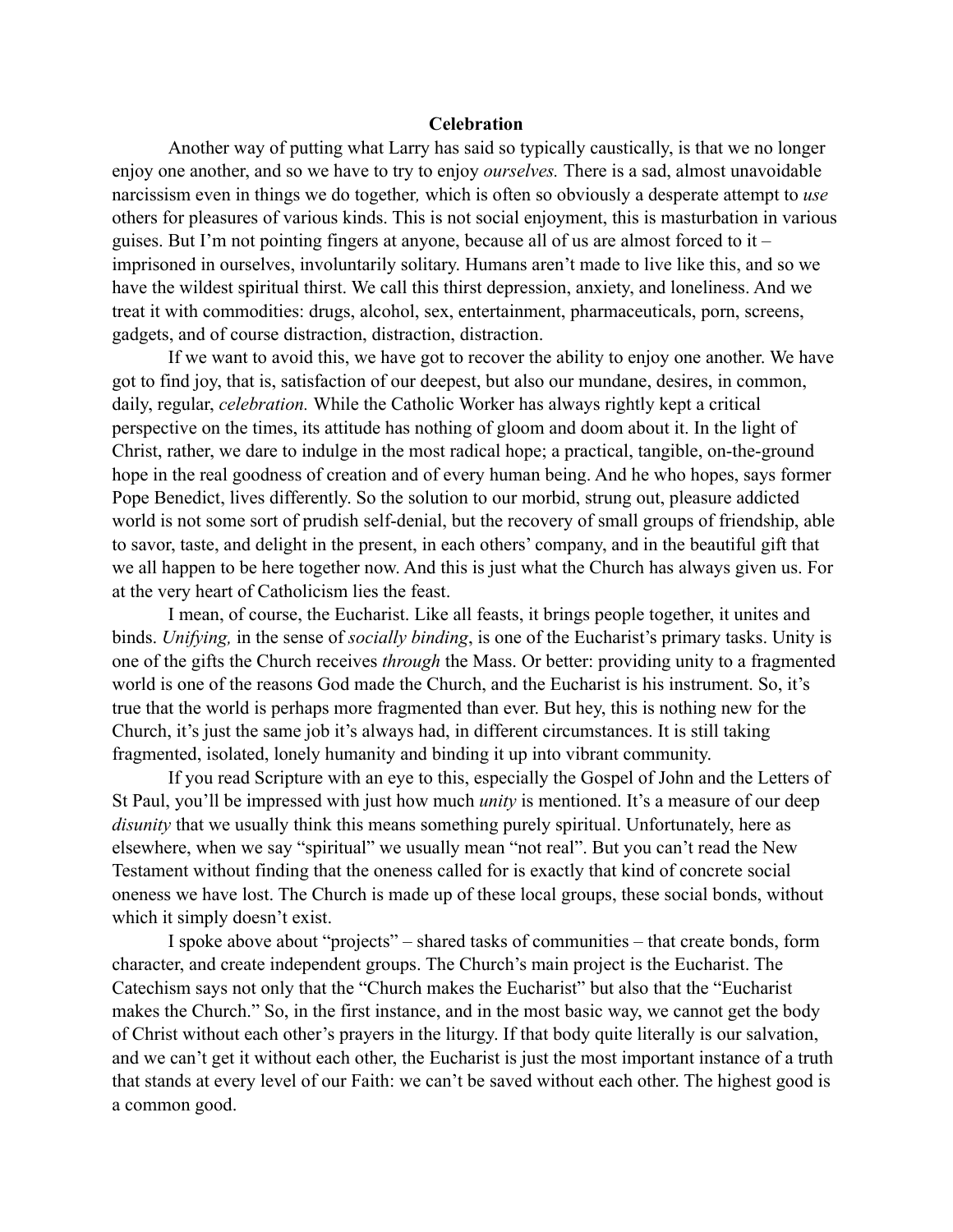What this means is that Christianity is a practice of the common good all the way down. It starts at the top, and the logic of the Mass is meant to be the logic of our lives – to slowly work its way through our lives and eventually take it over. The commitments that we make with our bodies at Mass, the habits we form there, if they are really habits, can never simply get turned off when Mass is over. That's the thing about habits, and that's the thing about the Eucharist. While we are doing it we are made different people, and that means we live differently in the detail of our days. And in our age that is going to mean living differently by living *together.* There are a million ways this is meant to take place, but perhaps the first of them is the feast.

In the first centuries it was the custom, after the Eucharist, to hold a meal – they called it the Agape, or Love Feast. This was the first place the Mass invaded their lives. Mass is a feast where everyone – high and low, rich and poor, sinner and saints, doctor and dropout, are equally included, equally *undeservedly*, in the common good of salvation. Unity is there enacted unlike any known to the world. And pagan critics proved this by remarking on it: the respectable, noble, educated Christians worship with the stupid and the poor! This is because, of course, at Mass *all* become the one body and blood of Christ, so that St Augustine could say that "that sacrifice" of the Mass "you are." It is a liturgical feast wherein food, drink and praise have the function of uniting what was separate. The consecrated bread and wine is itself called "the Eucharist" - The-Thanksgiving-Food – and again Augustine was to point out that like each grain of wheat or grape was collected together into bread and wine, so are we united into one.

In the Agape, then, the facts of the Eucharist became the facts of everyday life, and the most fundamental tasks of life began to become Christian bonds. Food was procured, prepared, and shared. The rich provided for the poor, including, often, the space for both the worship and the feast. People gave what they didn't need so that all could have what they did need. The problems of the day were discussed in light of the ritual they had just performed, the Faith they had just professed, and the solemn vows they had just recalled. They had, in short, as Scripture says, "all things in common", including all kinds of people in common.

And so today the most important task of Catholics, after the Mass, is just what the early Christians thought it was – feasting together: simply having some food, some drink, some conversation, without phones or screen, with a regular group of friends, on a regular basis. It shouldn't be a huge, gourmet production. Peter Maurin preferred a shared pot of soup and the kitchen table. Such regular meals will be an essential building block for building community out of the fragments of our world.

But before we build anything, we cannot lose the nature of this feast as simply a *celebration*. Celebrations aren't useful or functional. This feast is an end in itself. And a feast is about enjoying one another, in the flesh, face to face, in the present moment. This is important to get straight, because in the first instance, the feast is *not* about community building. It *is* the community. Ironically, it *will* create social bonds, as long as we don't make it about that. You don't have to get anything *done* at the feast, and that is why you can *enjoy* it. Like the Eucharist, it is what all our other efforts are *for,* it's the climax of life. Bask in it. Soak up the good things about it. It's meant to be a foretaste of heaven itself.

This is so important because savoring being together is itself an act of resistance to some of our worst ills. I have already hinted that we tend to try to make absolutely everything, including other people, *useful* for some goal or another. But when this happens, when we are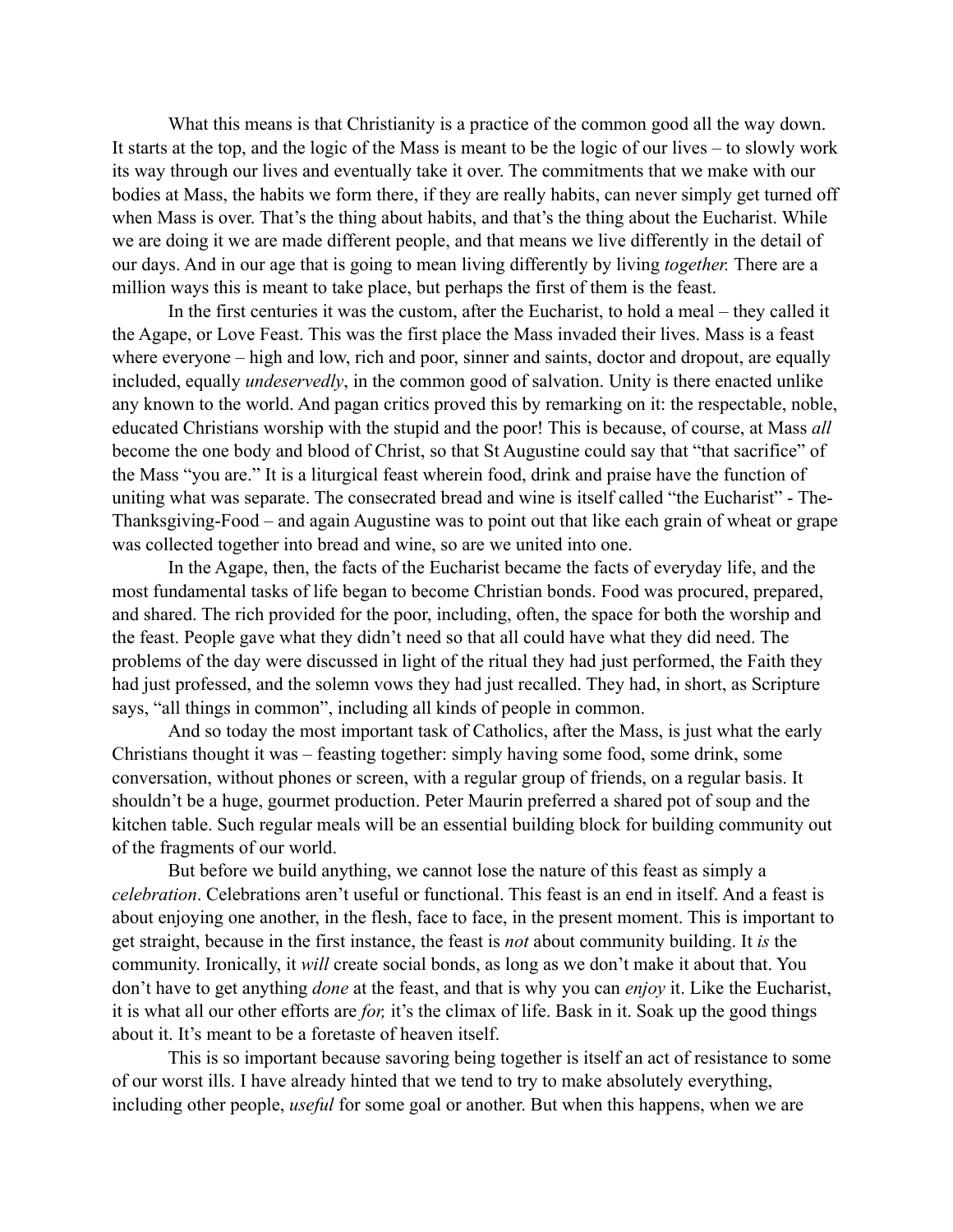always looking to the next step, we never see what's in front of us. We never enjoy it. All we enjoy is "getting stuff done" – crossing one more thing off our list. We do this, I suspect, because we are control freaks, always afraid that we must *make* every inch of our lives come out right, by constantly steering everything to the *next* thing – what we want it to be. And so we miss the flow of gifts right into our laps.

But in the Mass, Christians have always celebrated the very opposite: the earth is God's good creation, and every human being is a little image of Christ himself. We are meant to be in awe of this, to be perpetually thankful for it, and to gaze in wonder at all that is, but especially the gift of each other. So when we come to feast together, it is precisely as an act of conscious appreciation of the odd fact that God has put us here together *now*, for each other. In an everdistracted world, in being with others we can offer our *attention* precisely to that fact – to our own unique *hereness* and *nowness*, which can only be received as a gift. Once we try to manipulate it and capture it, it slips through our fingers. But because it's good and because it's God's, we don't have to be anxious to control it. We can just receive our neighbors as a gift, without fear.

Once we start to indulge in these small pleasures of friendship, simply for themselves, we may note that these celebrations contrast strongly with the rather austere *disciplines* of the World. Catholics are sometimes (mis)known for being tight wads who don't know how to have a good time, but in fact I think society today obliges us to stricter observances than the most rigid monastery ever did. Psychologists tell us beforehand what we can *expect* from people, and so we force them into prejudiced molds. Doctors tell us how it is good for our bodies to feel, and then we feel them in *that* way. Lawyers tell us what we have a right to demand from people, and what the appropriate boundaries are, and then we go about keeping them. Economists tell us what charity is, who can receive it, and under what conditions, so as not to create "dependence". Schools tell us that all of life is education, that everything is for the good of the future, and that if we let up for an instant, our poverty will be our own fault. This cast of characters (and I could add plenty more) is the police force of our isolated World. And it is relentless in its insistence that we submit to them. It defines the "good person" as those who do. So, in spite of the fact that the World licenses just about any bodily pleasure, it rigidly opposes exactly the kinds of celebration the Catholic Worker has always tried to foster. And so we must insist on receiving the one who is seated right next to me, here and now, not for any plan, not for what she must be, not because she is safe, but because she is good. This is what Peter called *personalism*.

Finally, celebration, it seems to me, is also an antidote to what you might call the deadly *seriousness* that grips our lives. Traditional Catholic morality has always taken its own discipline with a healthy sense of humor, knowing that we are all sinners who, in spite our best efforts, will only ever be able to throw ourselves on God's mercy. But, in our day, the World doesn't appear to be able to laugh much at all. This surely has a variety of causes, probably not a little to do with the underlying presumption that this life is all there is, and so we had better get it right, and fast. It is a mad rush for pleasure, achievement, consumption, and experiences, because in the end it is tragic. Death is simply the end, so life is a war where we have to hurry up and get all we can. And the inevitable seriousness of such a world is killing our souls. We're not made for this. So Catholics have once again got to be people who plan light-hearted celebrations of all kinds at all possible opportunities. We will seem to this World a people of a crazy hope, and that is exactly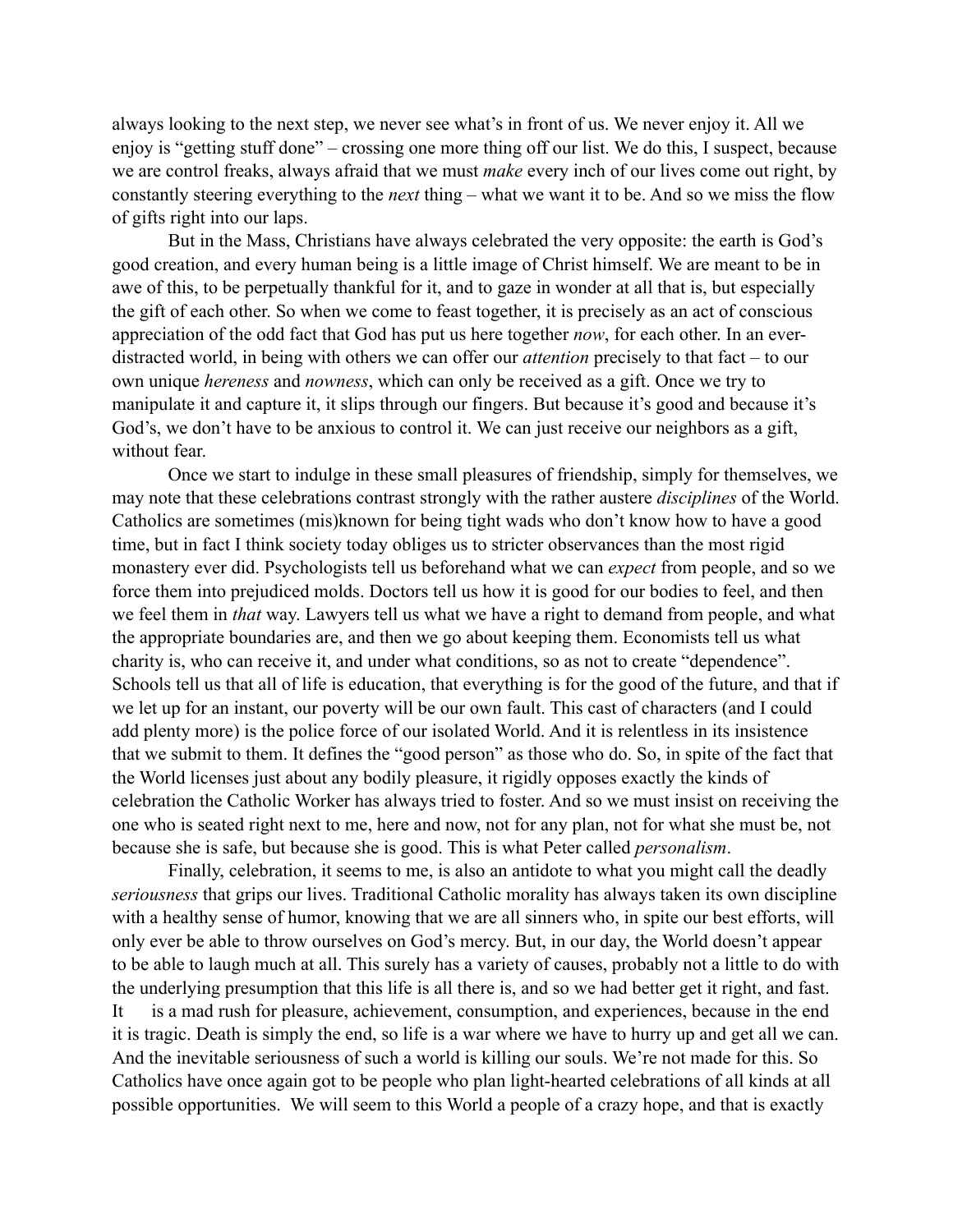what we should be – romantics who foolishly believe the world is not in our hands, that all will, and indeed has, turned out right; that even in the midst of suffering that good wins, not just at the end, but every day; that if Christ is for us, nothing can really be against us; that if we cast ourselves on him, he will not falter, and we will not fall; that the resurrection of Christ was precisely for us, to make us fearless as it did the Apostles. In this world we can *laugh*, knowing that this visible scene, and all its problems, have been dealt with in the Passion of Christ. We laugh, not at pain, but from the joy that comes from that victory. We laugh trusting that God's good world doesn't require constant management, manipulation, or social engineering.

 But first we have to get started. And the very first step, for many of us, is simply to allow ourselves, over and over again, to have fun with each other. Yes, I am prescribing fun. It's baby steps for all of us, and we have to walk before we can run. Fun may lead to ceasing to be suspicious of one another, to ceasing to see each other primarily as threats, to ceasing to think that the best we can do is not inconvenience each other. Fun may lead to a discovery of shared judgements, of a growing refusal to unfriend or cancel one another. It may even lead to relationships beyond Facebook. Fun may lead to friendships. And it is only in these real friendships that we can rediscover what you might call conviviality: the art of living together.

Thankfully, making new friends does not mean we have to become best friends with, or even like, everybody we eat with. Participation does not depend on how we feel. This is important, because in our speed-dating and friend-dating culture, we are used to basing relationships on little more than sentimentality: whether we "get along", or have some sort of intangible "connection". But Catholic feasting is based on the logic of the Eucharist, where we know ahead of time that we *don't* get along. That is part of the point. We educated rich white kids don't have much immediately in common with my poor black neighbors. It's not good chemistry right off the bat. This, again, is part of the point. It's not about our personal compatibility, but our commitment to each other in light of Christ's commitment to us. These friendships are not based on what we know we have in common, but about finding the common that still lies hidden.

Of course, if these are Catholics friendships, we may find that we have much in common. The obvious place that conviviality may begin is in conversation about the Faith itself. But we also may find that this only gets us so far. When we are first getting to know people, stating some standard agreements about our postures in life, maybe some political talk, and maybe even some shared analysis of our culture, can be important to lay a foundation. But it can also come to an odd end, after we have agreed that we agree. I mean, if we agree, so what? Most of the time, it means we then go back to our lives, take the Isolated World as unfortunate but the only one that is possible, say thanks for the soup, and then live by the same logic as everyone else. We do this because we Catholics are just as divided, unimaginative, and scared as everybody else. We may be of one mind, but in real life we live in the same push-button world as the rest.

And so part of the feast, perhaps not right away but over time, becomes a discussion about the way we live together. We start becoming interested in the common good. And the good news is, given what we have said above, even this *discussion* of the common good, including its fumbling beginnings and all of the intricate complexity and negotiation and awkwardness of social gatherings, is itself part of the common good. Feasting itself is an act of resistance to the World. And it is so because having any common good is a threat to the World, because it thrives on turning all goods into nothing more than our private preferences.